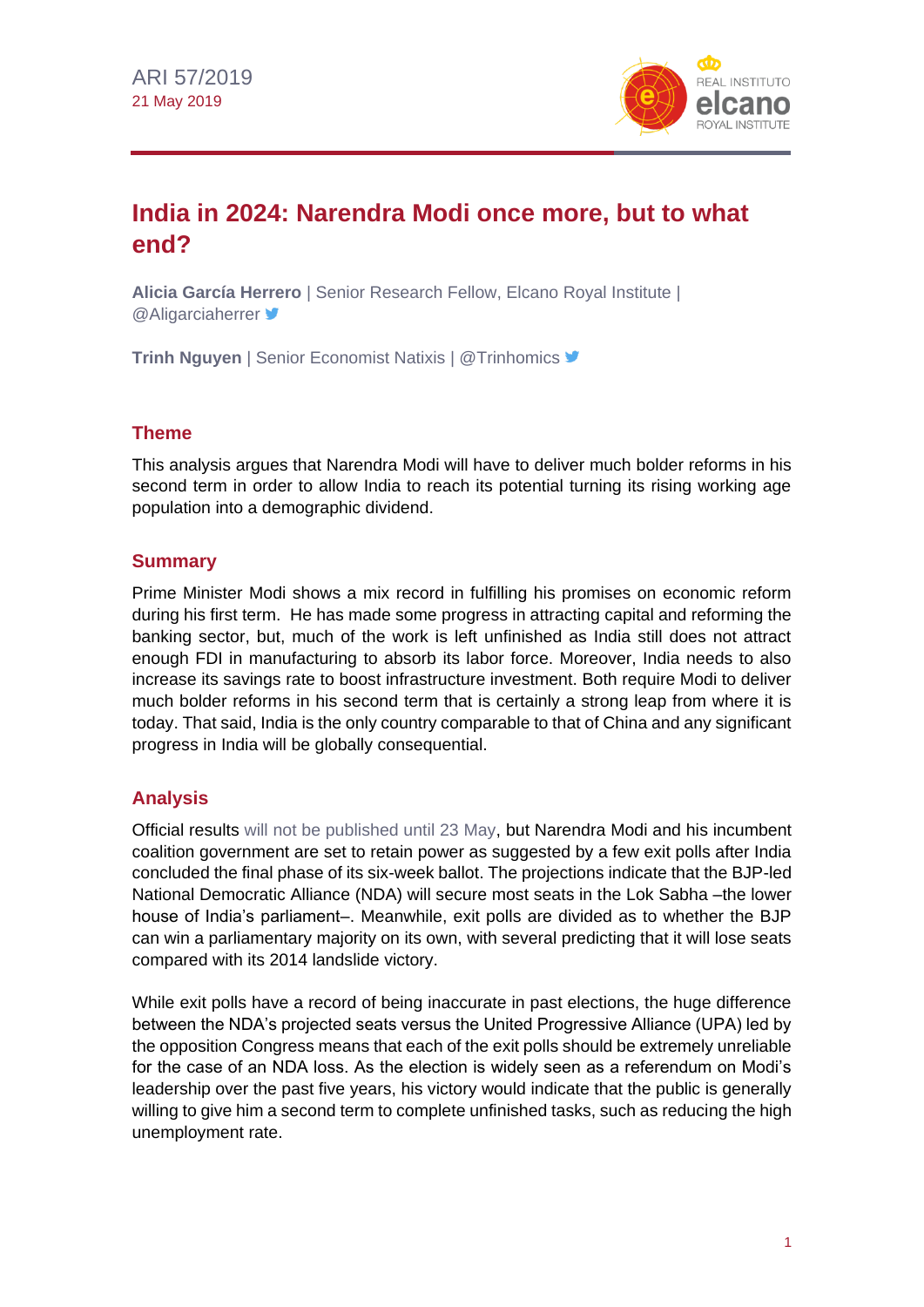That said, even with the recent economic slowdown, India still boasts Asia's fastestgrowing economy in 2018. But beneath the veneer of impressive GDP expansion, unease about India's economic model clearly tempers enthusiasm. There is no doubt that the slowdown in the Indian economy casts a shadow over Modi's second term and whether this time things will be different, for instance as to whether he will finally push through key economic promises to provide India with much-needed investment and jobs.

Growth is particularly important to India not only because of its need to converge on account of its low GDP per capita but also to pressure on employment creation on the back of its rapidly growing population. In fact, India struggles to generate enough formal jobs and lacks capital to invest in infrastructure to absorb its existing excess labour supply.

To assess what is at stake in Modi's second term, this paper analyses India from two perspectives: (1) the progress the Modi government has so far made on key pillars of his pledges since [coming to power in 2014;](http://www.realinstitutoelcano.org/wps/portal/rielcano_es/contenido?WCM_GLOBAL_CONTEXT=/elcano/elcano_es/zonas_es/ari28-2014-campos-victoria-electoral-modi-nuevo-ciclo-politico-india) and (2) the scale of reforms that needed for India to reach its potential. For the latter, we use China as a comparison based on similar population size and, possibly, even –in many ways– global ambition.

#### (1) Modi has made progress but far from enough compared to what India needs

We have analysed Modi's pledges within the framework of the Solow growth model, which looks at three output/production factors: labour, capital and productivity (soft infrastructure reforms). India does not have a challenge as regards the supply of labour, in contrast to countries in East Asia, since its working-age population is expected to expand rapidly, so much so that it needs to create millions of jobs per year in the next decade to absorb all its incoming labour (see Figure 1). Beyond its employment needs, India struggles in regard to total factor productivity, which requires capital to absorb existing and incoming labour into more productive sectors as well as reforms to reduce red tape. Reforms are required in all three aspects of the Solow growth model to escape from its current low middle-income trap.

India currently has a low labour participation rate, especially compared with China (see Figure 2). Worse still, within its employment population, the vast majority are still stuck in informal sectors, which equates to low total factor productivity. For China, informal employment takes up a significantly lower proportion of total. The situation can only get worse for India unless many more jobs are created.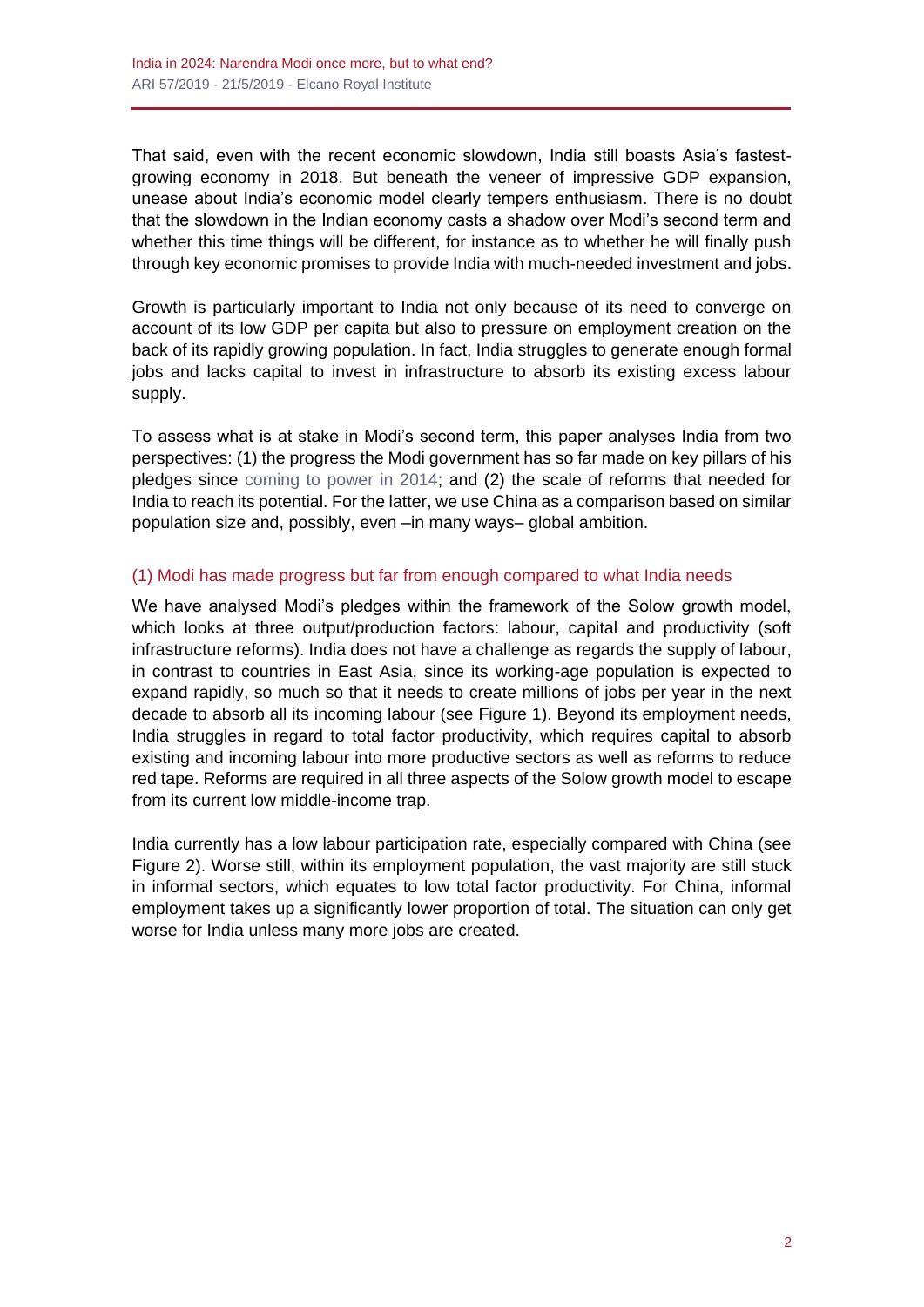



Source: UN Population Statistics, Natixis

**Figure 2. India: breakdown of the working-age population (%)**



Sources: Natixis, ILO

These challenges are well understood within India's academic and political circles and have been sources of how to address the ills of India's under-performance despite its great demographic potential. Modi and his BJP have made pledges on the country's key economic challenges.

First, starting with the positive progress Modi has made since 2014, mainly pertaining to capital, while he underperforms on his labour and productivity promises. Capital is obviously important as the infrastructure deficit is a clear bottleneck to create more jobs.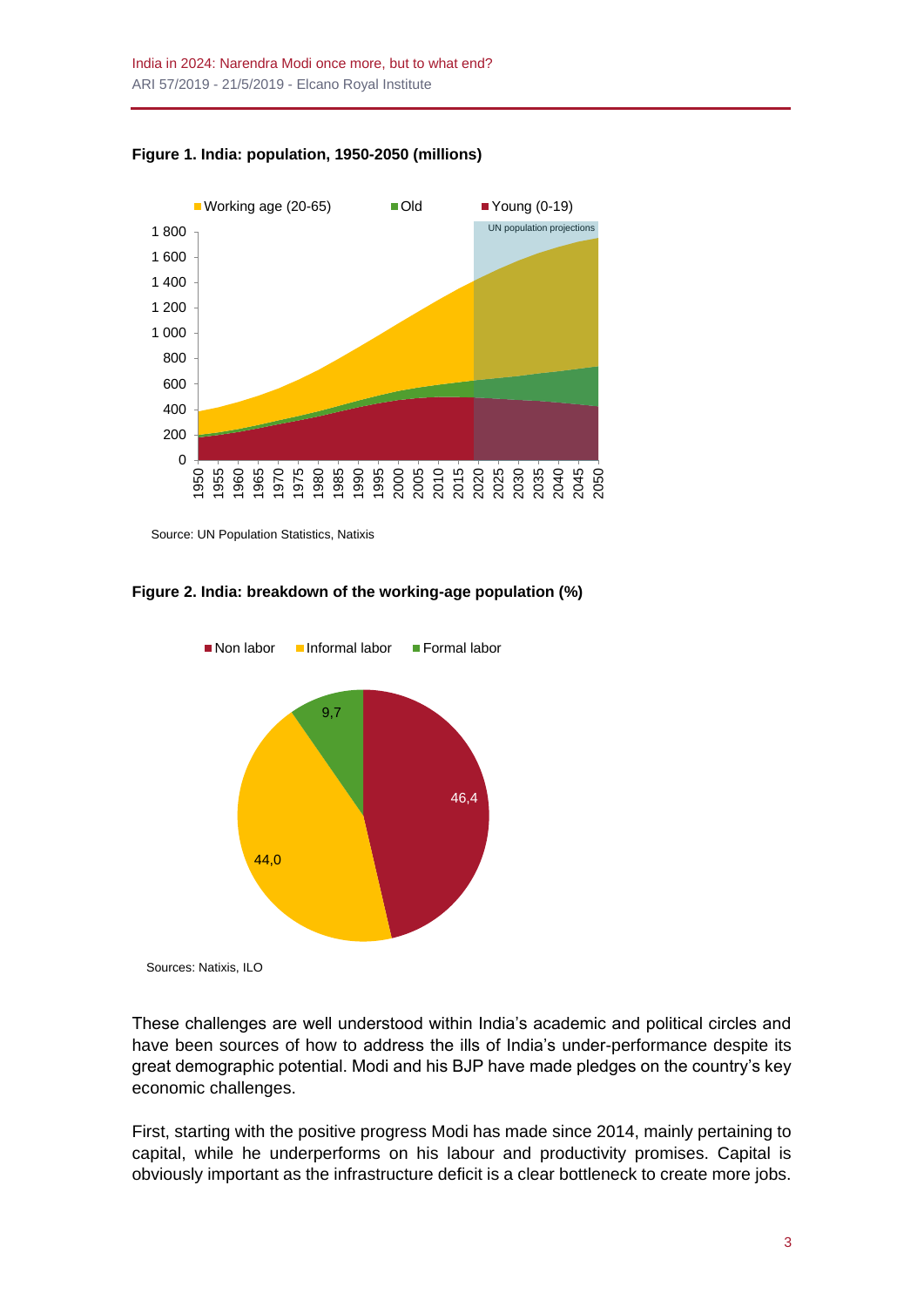Regarding capital, there are two obvious ways to increase it: foreign capital and public investment. As for the former, Modi has tried to liberalise both FDI and portfolio with mixed results. Within his 'Make in India' campaign, a few measures to open up some sectors to foreign competition have been taken, which have helped increase FDI into India (see Figures 15 and 6). That said, it is still significantly less than what is really needed to increase demand for workers, particularly in the manufacturing sector, which only comprises a small percentage of GDP even compared to China's in the early 2000s (Figure 11).

Moreover, Modi has backtracked on some of his reforms, particularly in opening up ecommerce given the backlash from small- and medium-sized retailers who make up a large part of the voting population. For instance, the recently announced e-commerce rule to cap the inventory sourcing of online retailers from a same supplier –many of them being stakeholders of these online retailers– has hurt Amazon to the benefit of domestic players and raised questions about the commitment and consistency of India's foreign investment policy.

In addition to a relatively timid opening up to inward FDI, his government has also further liberalised portfolio investment. In particular, the quota for foreign investment in Indian government bonds has gradually been lifted. As regards public investment, Modi has tried to increase the tax base by introducing goods and services taxes (GST) that aim to harmonise existing taxes with much more simplified codes. This has resulted in improved ease-of-paying-taxes and ease-of-doing-business rankings for India (Figures 3 and 4).





Sources: World Bank, Natixis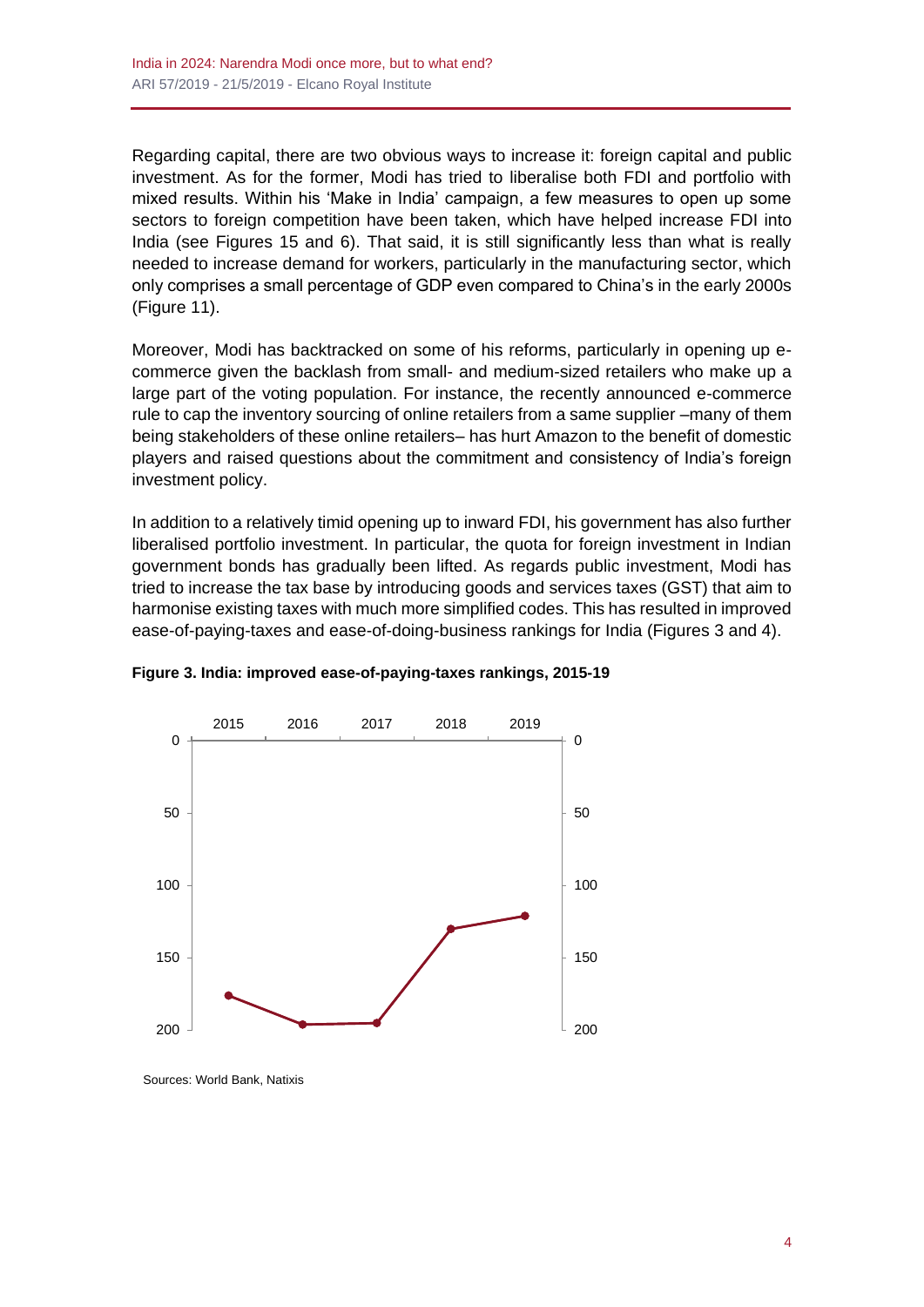

**Figure 4. India and China: ease-of-doing-business ranking, 2015-19**

Sources: World Bank, Natixis

Regarding management of capital, particularly banking sector reform, the Modi government approved an Insolvency and Bankruptcy Code to provide a clear framework for recovering debts. That said, the non-performing loans (NLP) ratio remains high for public banks. Modi also demonetised the economy in the hope of tracking down and bringing back black money stashed away in foreign banks and offshore accounts. This removed the majority of currency from the system but faced a backlash in that it disproportionately hurt small- and medium-sized enterprises and resulted in job losses. Based on data from the Centre for Monitoring the Indian Economy, both GST and demonetisation caused massive job losses in 2018.

While Modi has made progress on whatever concerns capital as a factor of production, he has clearly fallen short on both labour and productivity reforms. On the labour side, his government has discontinued the collection of meaningful comprehensive labour data, but our estimate is that the Indian economy is far from delivering much-needed jobs for the its massive labour supply. Modi promised 10 million new jobs per year but new payroll records from EPFO point to a huge gap in jobs created in 2018 (Figure **5**). Moreover, the ILO estimates for informal labour have worsened over the years as the size of vulnerable employment has risen and that is in addition to half of the working-age population being idle.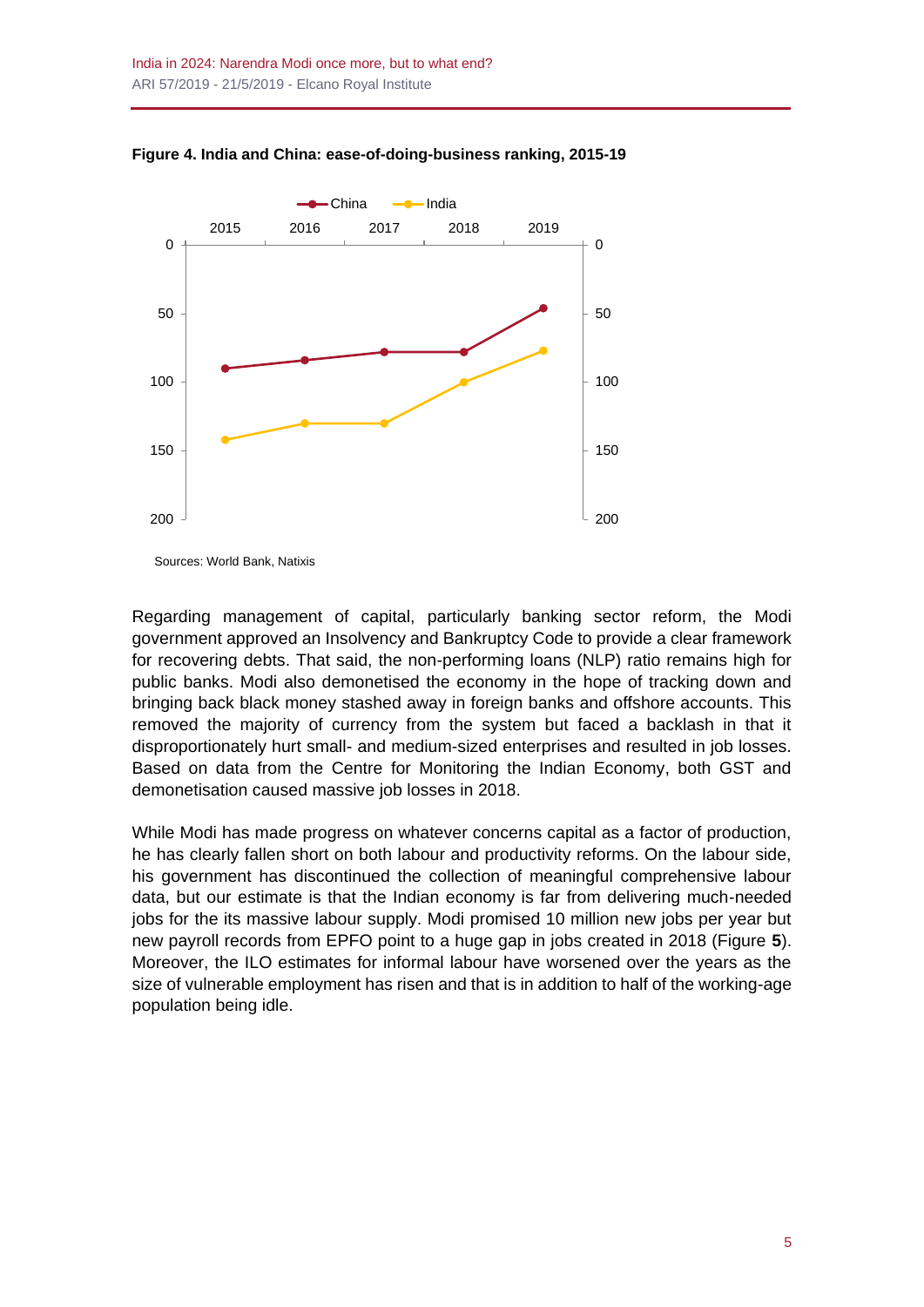**Figure 5. India: job creation by sector, 2018 (million)**



The weakness of the job scenario is supported by incorporating FDI inflows into the manufacturing sector. The [Make in India](https://makeinindia.com/) slogan primarily attracts [services and](https://blog.realinstitutoelcano.org/en/india-a-connected-power/)  [information & communication technology](https://blog.realinstitutoelcano.org/en/india-a-connected-power/) while not enough manufacturing FDI (Figure 6). In other words, it is a mere drop in the bucket of what is needed for India to become self-sufficient in manufacturing, let alone to becoming a manufacturing centre of the world. For example, India exported a comparable volume of manufacturing goods in 2018 as Vietnam, a country significantly smaller in size. It does not help that Modi's pledge to improve infrastructure is held back by limited public funding and a banking sector saddled with bad loans and dominated by state-owned banks. In fact, the quality of India's infrastructure has seen little improvement over the past five years (Figure 7). Moreover, India's infrastructure spending has been stuck in low gear since 2014 too (Figure 8).



**Figure 7. India and China: reliability of infrastructure index, 2015-19**

Sources: World Bank, Natixis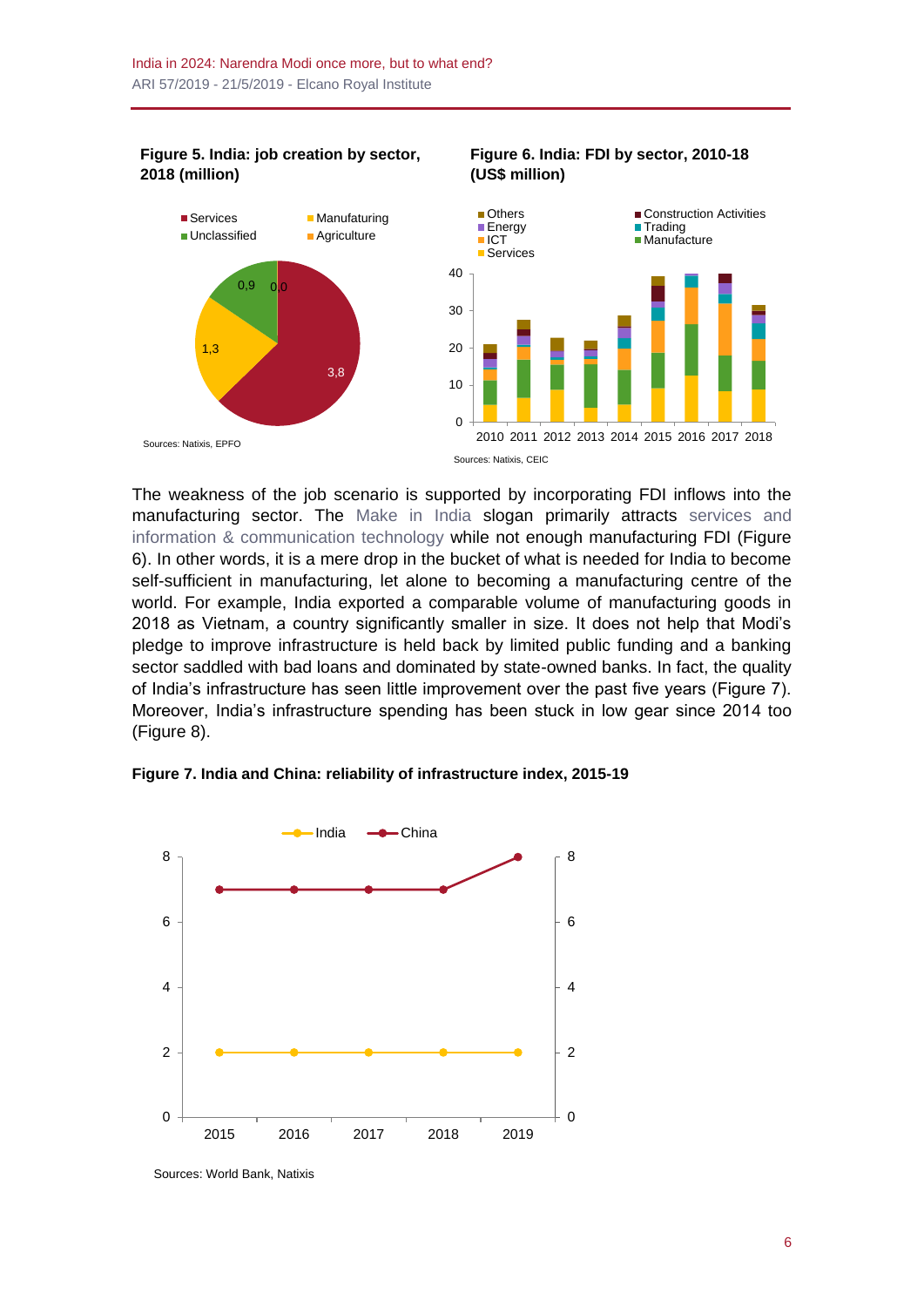

**Figure 8. India: infrastructure spending to GDP, 2012-18 (%)**

One of the key challenges to investment and development in India is its restrictive land and labour laws. Modi had promised to repeal the Amend the Land Acquisition Act of 2013, which is a barrier to investment and development, but on 31 August 2015 Modi decided not to go forward. Modi also promised to review and amend Labour laws, which are onerous, but has not done so. For instance, India requires any firm employing more than 100 workers to seek and receive government permission before dismissing any employee. Employers therefore hire informally to get around the law and, as a result, most of India's workforce is informal.

In short, while the Modi government has made progress in attracting capital, its pace has been agonisingly slow for what is needed to allow India to turn its rising working-age population into a demographic dividend. The following section discusses what is needed for India to do so.

Sources: Natixis, CEIC; NB. Infrastructure spending of India is derived from the sum of gross capital formation of railway, road transport, water transport, air transport, strorage, electricity, gas, water Supply & other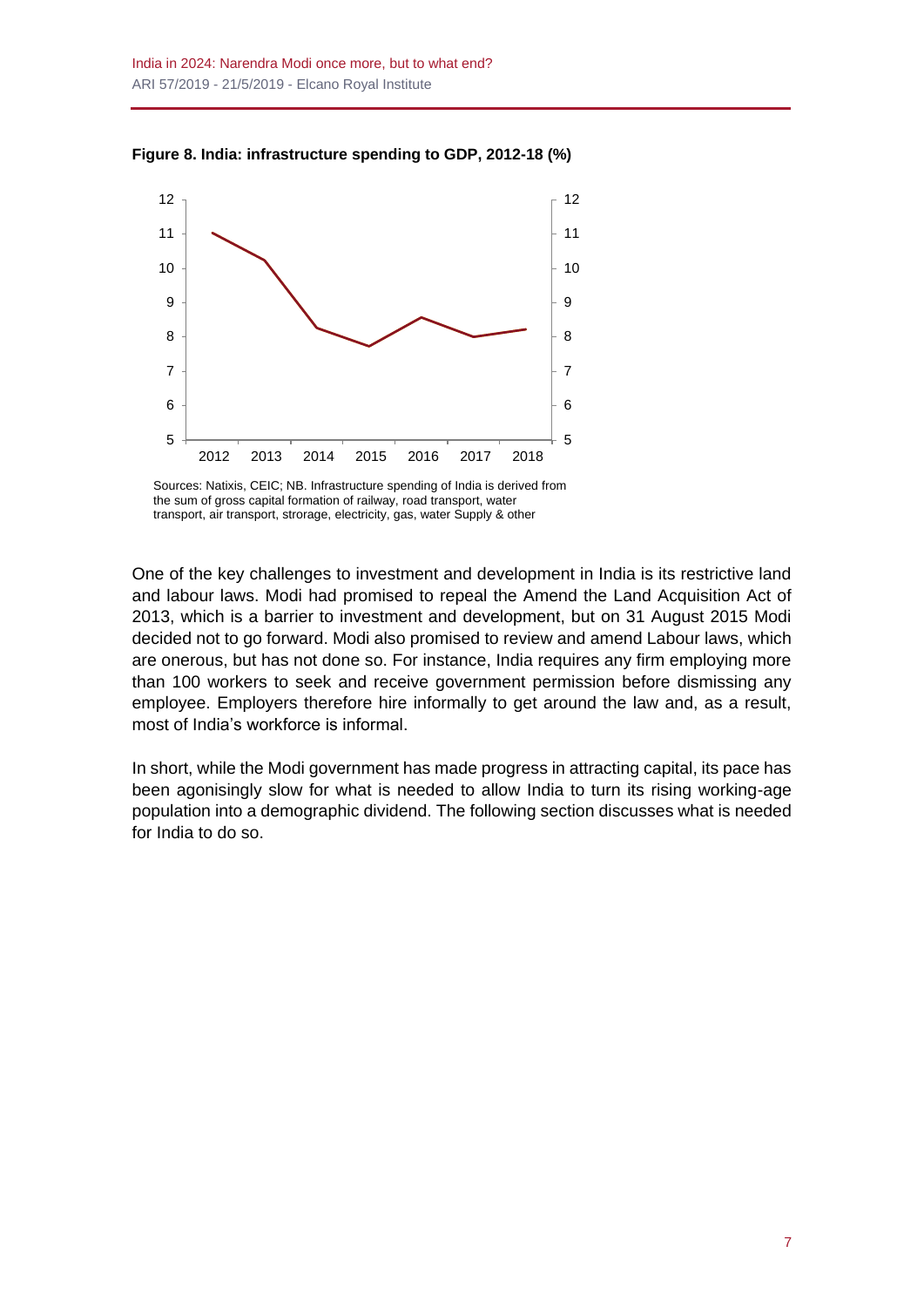



Sources: UN Projection,Natixis

**Figure 10. India: employment, 1991-2017 (millions)**



Sources: ILO Estimates, World Bank,Natixis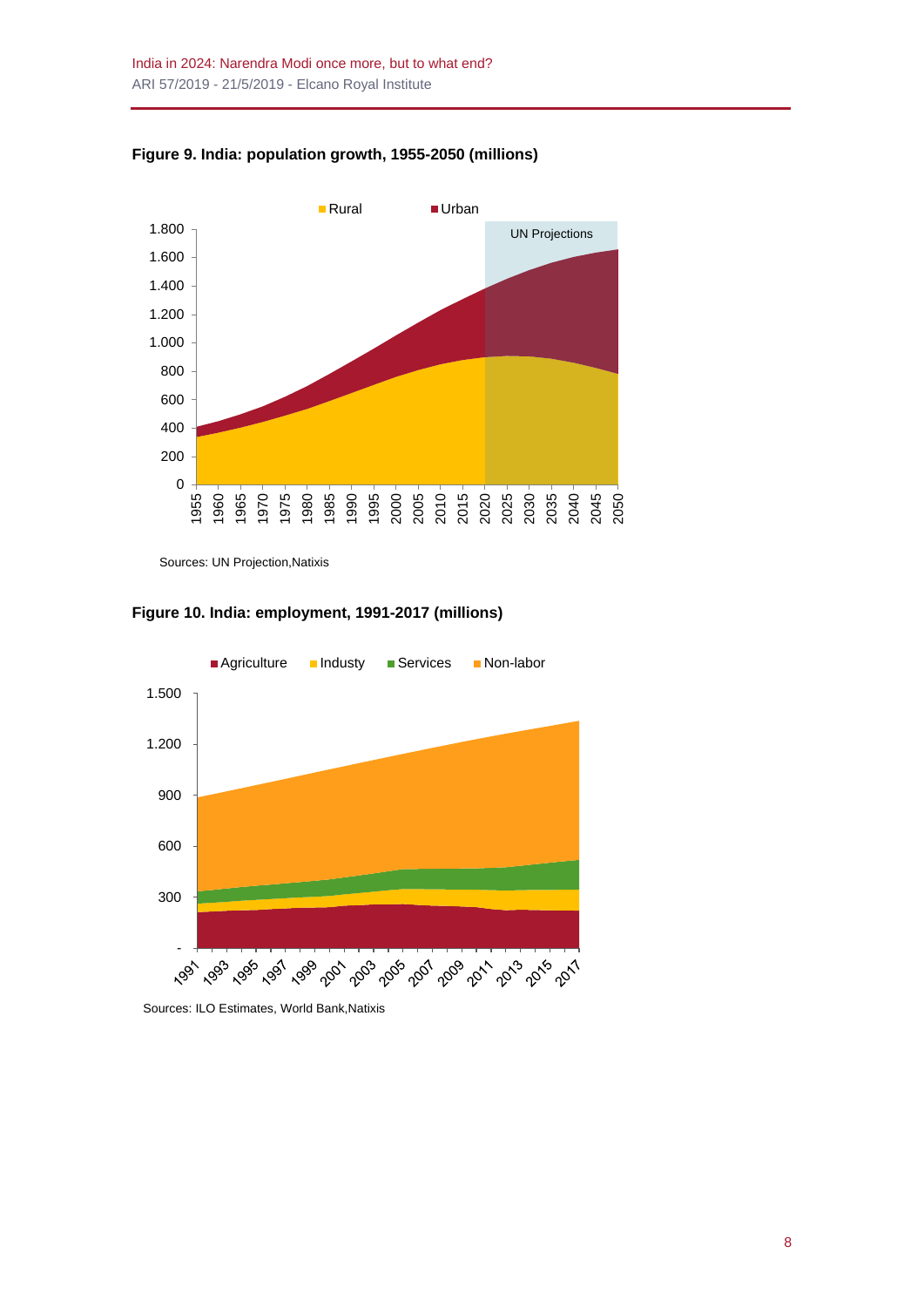#### (2) What is needed to take India to the next level: savings and investment

The only country comparable to India is China due to their massive sub-continental population and their geographical size. For India, the road forward is clear: it needs to raise its capital stock per worker, but the debate is how to do so. China's experience in the early 2000s may prove to be an important lesson for India. There are two key differentiating factors between the two countries: (1) the rapid urbanisation of China's rural population by moving farmers into factories by attracting FDI in manufacturing to capitalise on its comparative advantage in labour; and (2) the rise in China's savings rate to finance necessary infrastructure projects and to develop sectors needed for industrialisation.

The previous section showed that the key challenges to India are well understood, such as labour and land reforms. That said, the scale of progress needed is not often discussed. Although India is the only country that can absorb the labour-intensive manufacturing that is increasingly uncompetitive in China, it only attracts as much manufacturing FDI as Vietnam, a country a tenth of its size.

India currently attracts small amounts of manufacturing FDI, having remained at the same level over the past eight years. If compared to China when it joined the WTO in 2001, India's level is too low to attract much-needed capital, particularly the kind of capital that demands large numbers of workers. As a share of fixed asset investment (FAI), manufacturing FDI in India also lagged behind. As an aggregate, India has not done so badly, but, as mentioned, most is not in much-needed manufacturing, with the result that India needs to absorb much more capital from the rest of the world than it currently does to boost labour demand in manufacturing.



**Figure 11. Manufacturing FDI as a % of GDP: China (2000-08) and India (2010-18)**

Sources: CEIC, Bloomberg, Natixis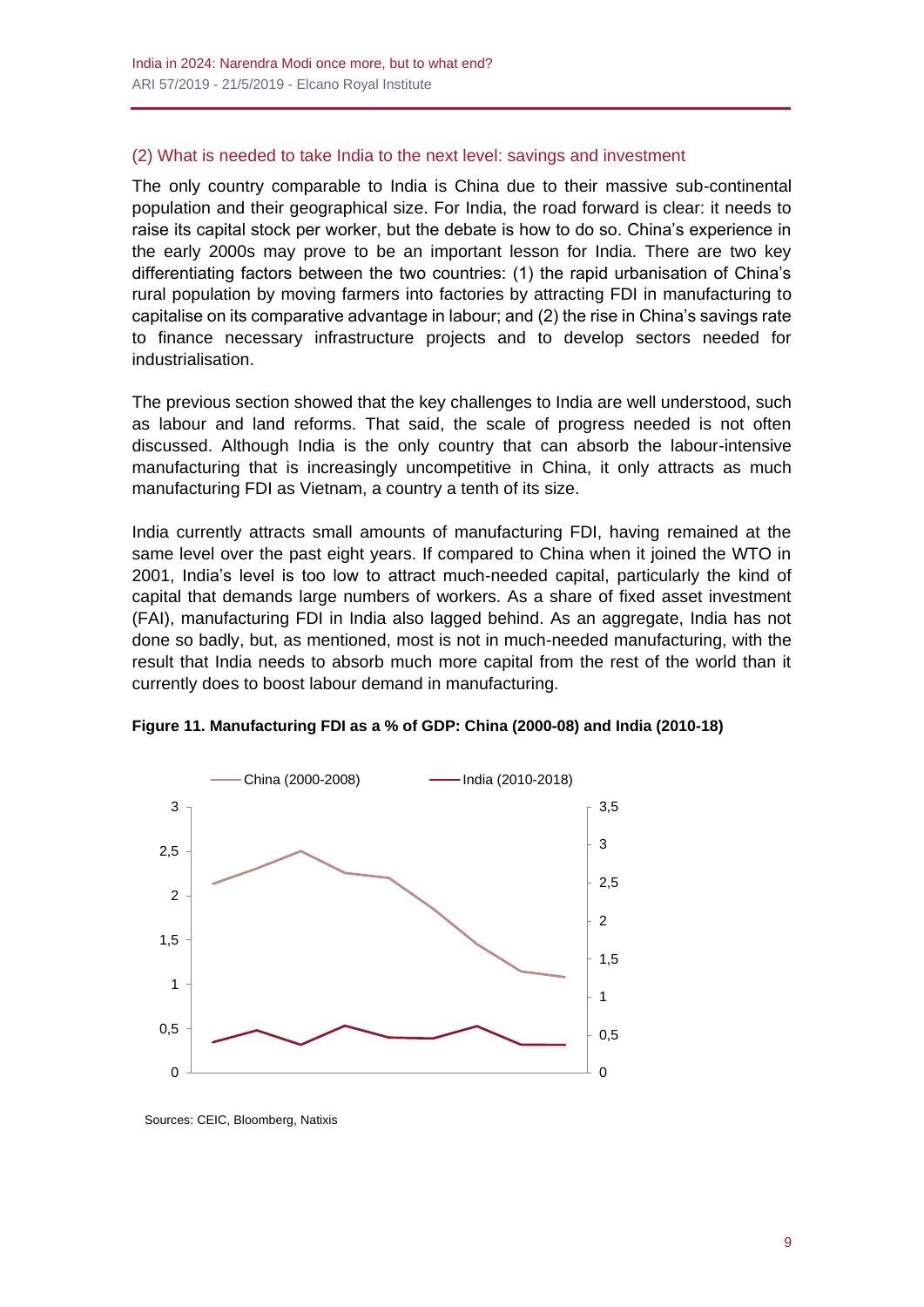

**Figure 12. Manufacturing FDI as a % of Investment: China (2000-08) and India (2011-18)**

Sources: CEIC, Bloomberg, Natixis

Beyond using its labour surplus advantage to attract labour-intensive manufacturing, India also needs to increase its savings rate to be able to fund much-needed infrastructure development. Such a gap is particularly noticeable when compared to China in the early 2000s. The country's persistent current account deficit makes it vulnerable to volatile capital flows, another key reason why it needs to attract more FDI and also raise the savings rate. Because of this capital deficit, the Indian government cannot engage in public-led investment without significantly raising the deficit. The previous administration forced the state-owned bank to lend to infrastructure firms and caused a large increase in NPLs. Since then, investment in infrastructure has declined. Our assessment of India's significantly lower investment than China means there is much scope to increase.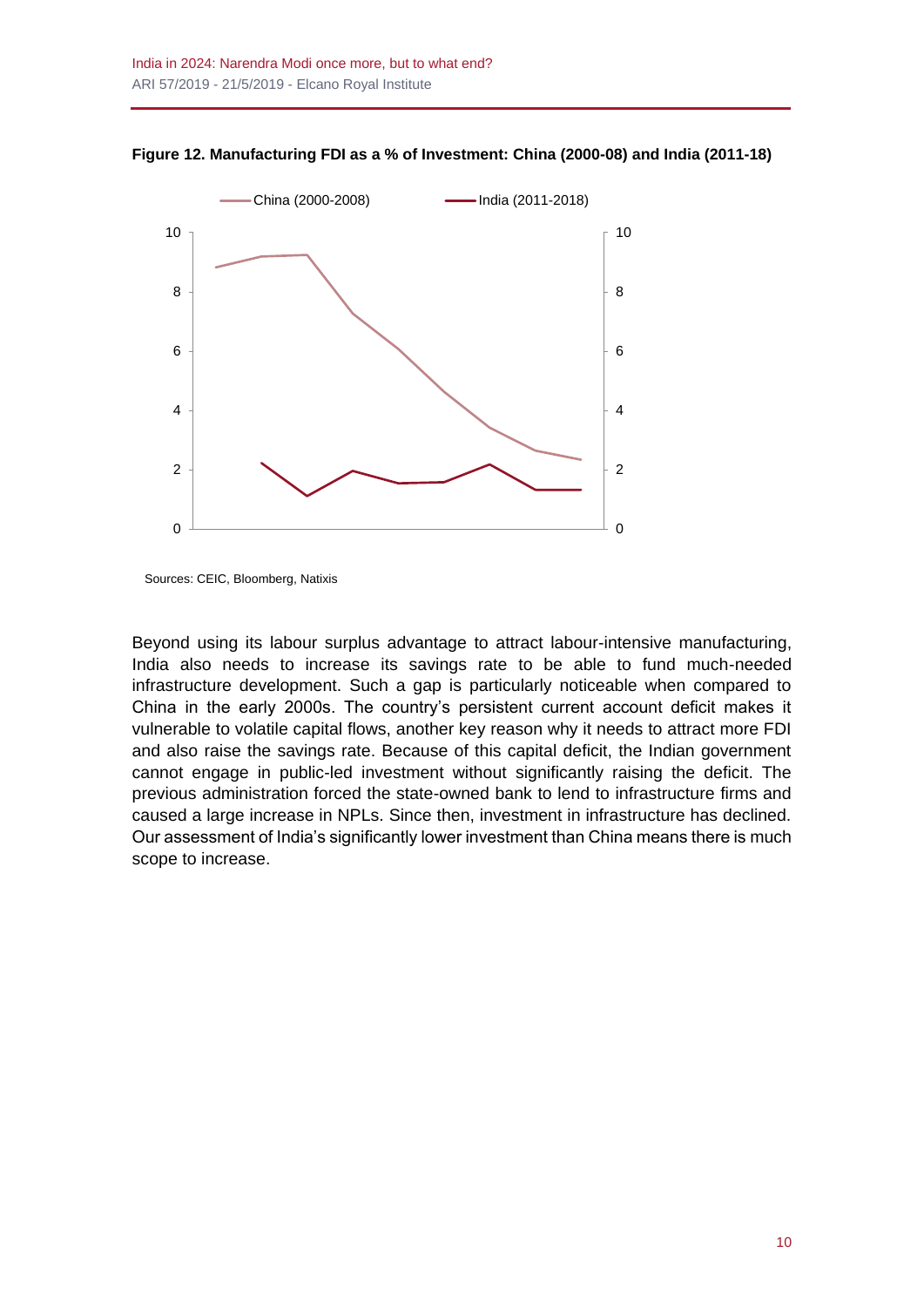

**Figure 13. China and India: Gross Domestic Saving as a % of GDP, 2000-18**





Sources: CEIC, Bloomberg, Natixis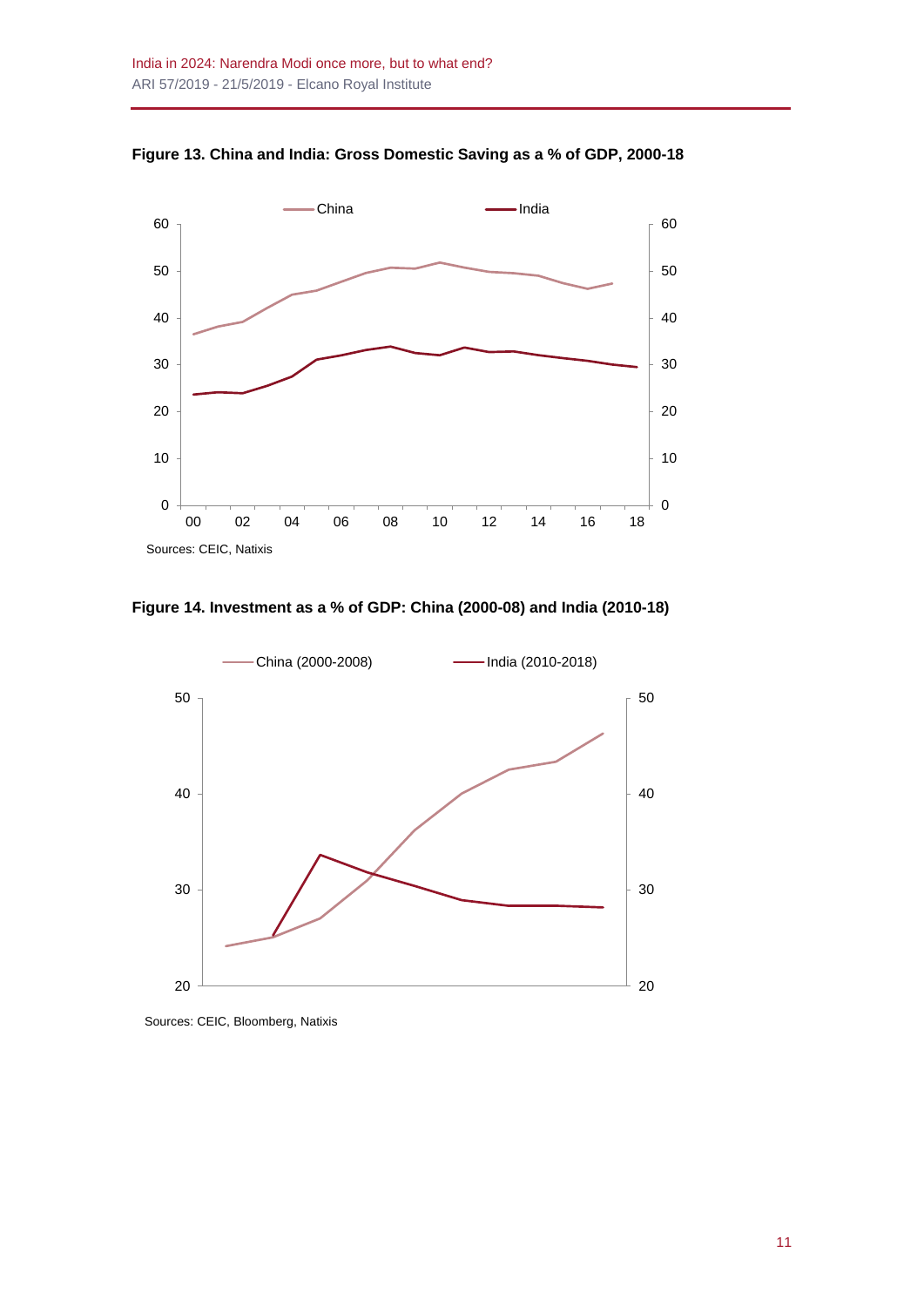| 전 사     |  |  |  |
|---------|--|--|--|
|         |  |  |  |
|         |  |  |  |
| ×<br>۰, |  |  |  |

| Category     | <b>Item</b>           | <b>Election Manifesto</b>                                                                                      | <b>Progress</b>   | <b>Details</b>                                                                                                                                                                                                                                                                                                                                                                                                |
|--------------|-----------------------|----------------------------------------------------------------------------------------------------------------|-------------------|---------------------------------------------------------------------------------------------------------------------------------------------------------------------------------------------------------------------------------------------------------------------------------------------------------------------------------------------------------------------------------------------------------------|
| Labor        | Jobs                  | Create 10 million jobs per<br>year                                                                             | x                 | According to the ILO 2018 survey, 82.2% of workers in India have vulnerable employment<br>(informal); Based on 2018 EPFO data, only six million jobs were created; labor participation<br>rate is low at 51.6% vs Indonesia's 67% (South Asia 54.5%); wage or salary workers only<br>make up 16.7% of total; according to the Centre for Monitoring the Indian Economy, 11<br>million jobs were lost in 2018. |
|              | Empowering<br>women   | 33% reservation in<br>parliamentary and state<br>assemblies through a<br>constitutional amendment              | X                 | Woman Reservation Bill not yet passed. Meanwhile, India female labor participation was<br>23.4% in 2012 (last year data was available-26.97% in 2018; South Asia 28.34%); and 86.9%<br>of total is in vulnerable employment                                                                                                                                                                                   |
|              | I abour law<br>reform | Review and amened<br>Labor laws,                                                                               | $\mathbf{x}$      | Among the most onerous of such regulations include the requirement that any firm<br>employing more than 100 workers must seek and receive government permission before<br>dismissing any worker. Employers therefore hire employees informally. As a result, 82% of<br>India's workforce is informal.                                                                                                         |
|              | Manufacturing         | Develop labour-intensive<br>manufacturing                                                                      | $\mathbf{x}$      | Employment in labour-intensive sectors still declining (fill in data- where is the data for this);<br>Employment in mafufacturing sector grew from 118mn in 2014 to 126mn in 2018, while the<br>proportion of manufacturing labor remained at around 23.9% (ILO estimate). The increase of<br>FDI is still low as a share of GDP and fixed asset investment.                                                  |
| Capital      | <b>FDI</b>            | FDI will be allowed in<br>sectors wherever needed<br>for job and asset creation                                | ✔                 | The government has eased FDI norms in major areas of the economy including defence, e-<br>commerce, pharamceuticals, construction, agriculture, media and insurance; although FDI<br>has risen to USD 43.6bn in 2017, it remains low as a share of GDP and short of what China<br>achieved in the early 2000s, epecially for manufacturing (23bn in 2017, 0.5%);                                              |
|              | reform                | Banking sector No political influence on<br>public sector banks                                                | $\leftrightarrow$ | High levels of NPL for public sector banks (15%) are related to the previous government's<br>push for the public sector banks to lend to infrastructure firms; Modi promised to not interfere<br>but Modi promised equitable access to banking and pressured public sector bank to lend to<br>SMEs, refinance small value loans, etc.                                                                         |
|              | <b>Bad loans</b>      | Necessary steps to<br>reduce NPLs in Banking<br>sector                                                         |                   | Passed a the Insolvency and Bankcuptcy Code to provide a clear framework for the path of<br>the recovery of debts within 180 days but NPLs remains high at 15% for public banks.                                                                                                                                                                                                                              |
|              | <b>Black money</b>    | Track down and bring<br>back black money<br>stashed in foreign banks<br>and offshore accounts                  | ✔                 | Demonitization in November 2016, roughly 86% of cash was taken out of the economy;<br>some criticize that this significantly impacted the poor and caused job losses and cash<br>continues to dominate transactions.                                                                                                                                                                                          |
| Productivity |                       | Amend the Land<br>Acquision Act of 2013,<br>Land reform which is a barrier to<br>investment and<br>development | x                 | On August 31, 2015, Modi decided to not go forward with amending the Land Acquisition Act<br>of 2013.                                                                                                                                                                                                                                                                                                         |
|              | Tax                   | Rationalization and<br>simplification of tax<br>regime                                                         | ✔                 | Goods and Services Tax (GST) with much simplified codes; Rationalization of Central<br>Excise and Service Tax; ; this has resulted in the improving rank of paying taxes in ease of<br>doing business for India (174 in 2014 to 121 in 2019).                                                                                                                                                                 |
|              | Infrastructure        | Upgrade infrastructure<br>and housing                                                                          |                   | Infrastructure spending as a share of GDP remains below 10%; As such, we saw no<br>improvement in India's reliability of infrastructure index which remained at 2 out of 8 from<br>2015-2019.                                                                                                                                                                                                                 |
|              | Corruption            | Mandate digitisation of all<br>government work to<br>reduce corruption and<br>delays                           |                   | Anti-corruption campaigns have reduced corruption and bureaucratic red tape. According to<br>the Transparency International, India improved slightly in the corruption perception index<br>score and rose in ranking from 85 in 2014 to 78 in 2018.                                                                                                                                                           |
|              |                       | Sources: Natixis, ILO, CMIE, EPFO, Wolrd Bank, CEIC, Transparency International                                |                   |                                                                                                                                                                                                                                                                                                                                                                                                               |